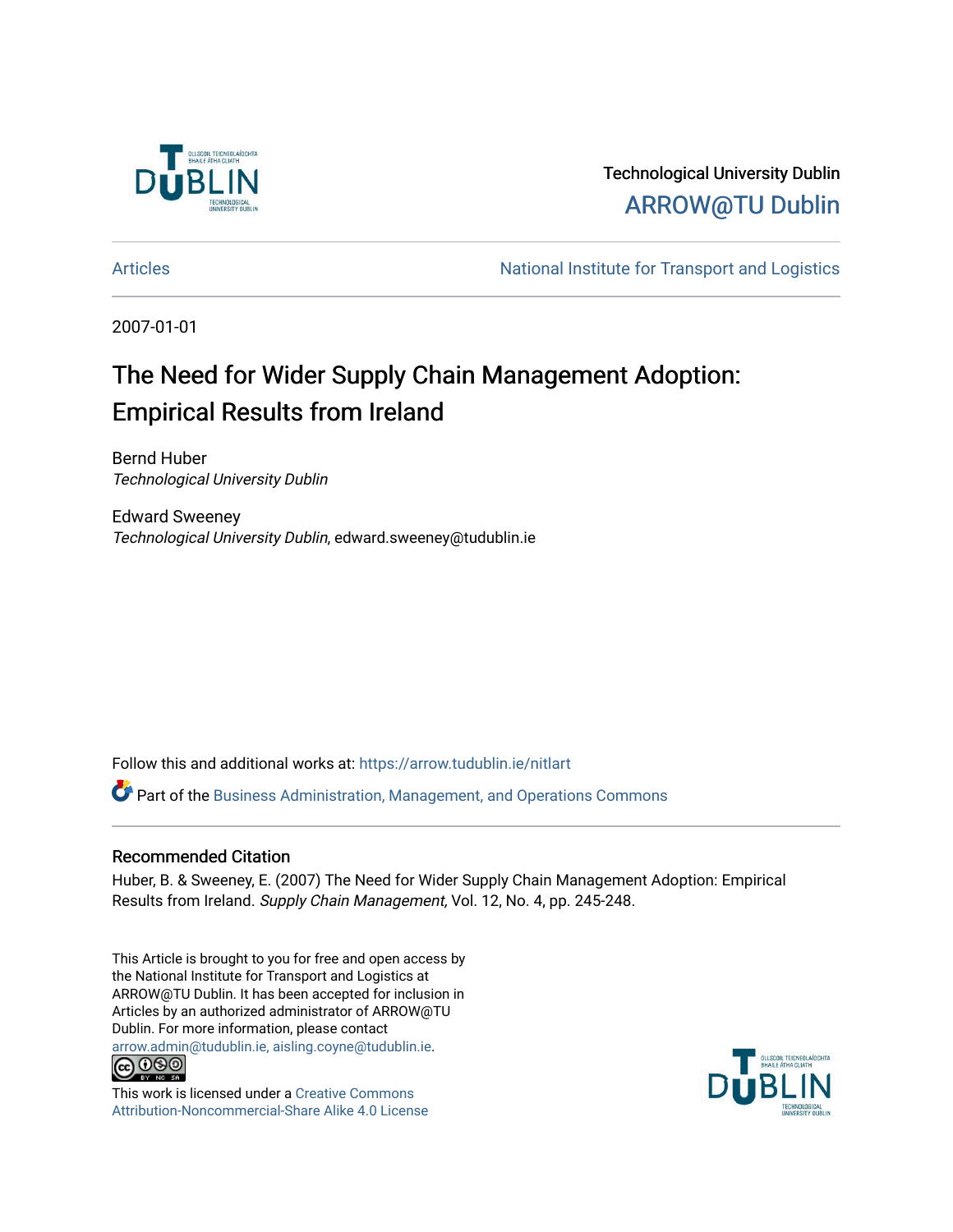# The Need for Wider Supply Chain Management Adoption: Empirical Results from Ireland

### **Bernd Huber and Edward Sweeney**

National Institute for Transport and Logistics, Dublin Institute of Technology, Ireland

### **Contact Details**

National Institute for Transport and Logistics, DIT 17 Herbert Street, Dublin 2, Ireland. Tel: +353-1-6445723 Fax: +353-1-6611943 bernd.huber@dit.ie edward.sweeney@dit.ie www.nitl.ie

# **Abstract**

**Purpose** - Empirical results are provided which suggest that there is a need for more widespread adoption of supply chain management among Irish firms.

**Design/methodology/approach -** The Republic of Ireland is a small, open, tradedependent economy and is one of the fastest growing economies in the developed world. However, due to rising costs, there is an increasing trend in Ireland to outsource lower function manufacturing processes to lower cost locations but to retain high skill functions (such as R&D). This trend, together with other factors such as its peripheral location, suggests that supply chain management is critical from an Irish perspective. In order to gain unique insights of current levels of awareness / adoption of SCM and the potential impact SCM could have on the competitiveness, a survey was conducted among 776 Irish firms.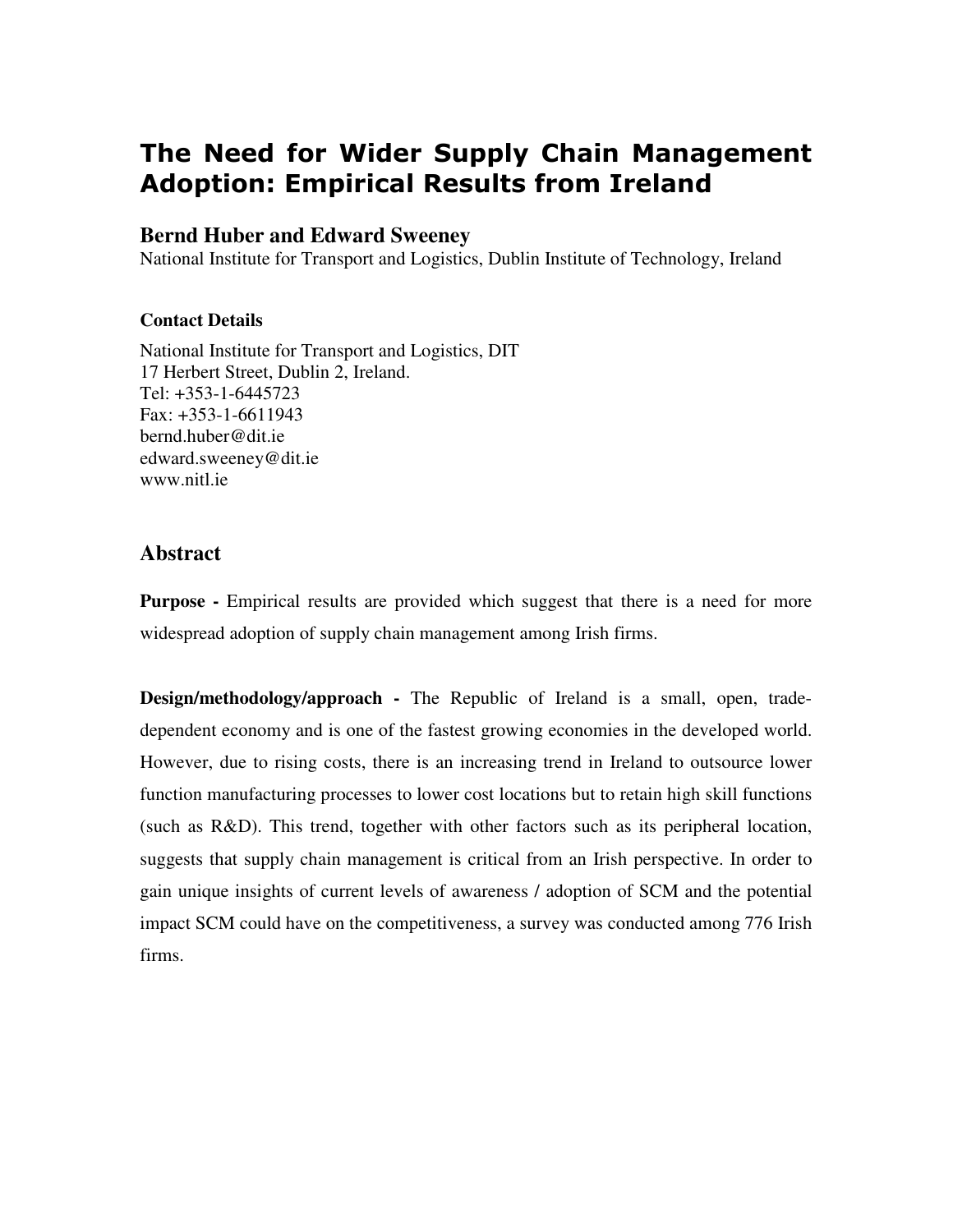**Findings -** Overall, the findings suggest that many firms in Ireland pay lip service to the importance of SCM elements and objectives but the majority of firms, about two thirds, have only a passing understanding of what constitutes SCM. Only 25% adopt SCM programmes and only 9% of Irish companies have a specialised SCM or logistics manager. The gaps in their understanding of SCM are matched by the gaps in their awareness of key costs (e.g. 59% of companies do not know their total supply chain costs). While there are supply chain management adopters in Ireland that are already well up the s-curve of innovation transfer, it is with the larger group of less aware companies that must become better at how they manage their supply chains.

**Originality/Value -** The paper offers a useful insight into supply chain management and its role in Irish industry.

**Keywords** - Supply chain management adoption, Competitiveness, Ireland.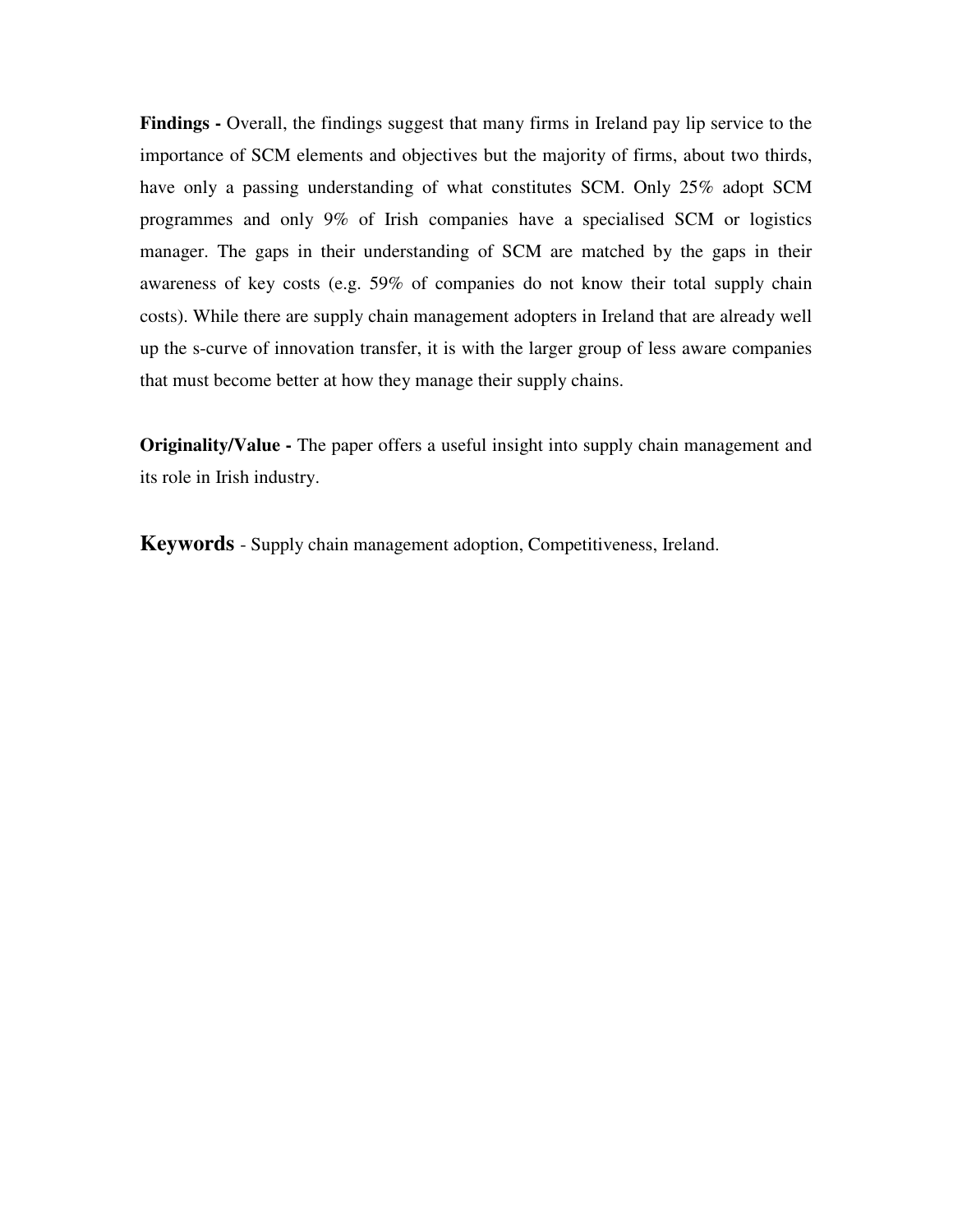# The Need for Wider Supply Chain Management Adoption: Empirical Results from Ireland

#### **Background to Irish Industry**

The Republic of Ireland is a small, open, trade-dependent economy and is one of the fastest growing economies in the developed world. Over the last decade, unprecedented economic growth has seen the level of Irish real gross domestic product (GDP) almost double in size. The Irish economy has been transformed from being agrarian and traditional manufacturing based to one increasingly based on the hi-tech and internationally traded services sectors. In 2003, the services sector accounted for 66% of employment, industry for 28% and agriculture for 6%.

There have been many reasons advanced for Ireland's success, which in combination can help explain the exceptionally strong growth rates experienced (e.g. Layte et al.; Economist, 2004). They include European Union (EU) membership and access to the Single Market; a high proportion of the population of working age; increased participation in the labour market especially by females; a reversal of the trend of emigration toward immigration; sustained investment in education and training; relatively low corporation tax rate and a large multinational presence; coordinated social partnership agreements and a more stable public finance position.

In the context of supply chain management (SCM), the openness of the Irish economy is reflected both in the international mobility of its labour and capital and high levels of foreign direct investment (FDI). Ireland's share of global and EU FDI has risen sharply in recent years. From just under 4% of the total in 2000, Ireland accounted for more than one twelfth of total inflows to the EU-15 in 2003. On a global basis, the rate of increase was similar, reaching almost 5% of total world inflows (Forfas, 2005). The US was the biggest source of FDI in 2003 with flows from that source estimated at approximately  $\epsilon$ 8bn. or 25% of the total. In terms of stocks of FDI, UNCTAD (2004) records a figure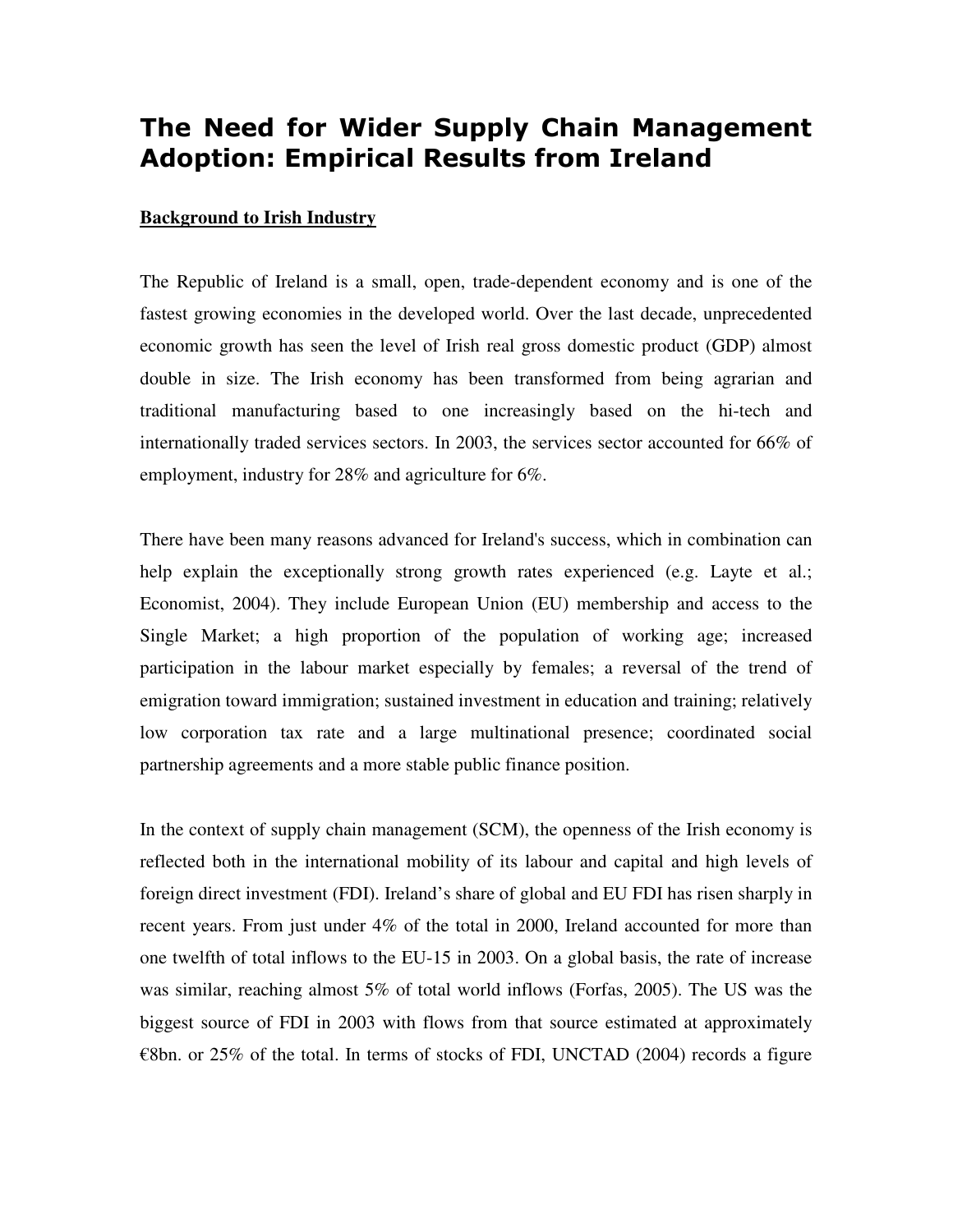for Ireland equivalent to 127% of GDP in 2003 (\$193bn.). In absolute terms, this is the sixth highest level among the EU-15 and by far the largest in per capita terms.

However, in relation to manufacturing there is evidence that significant amounts of (mainly labour intensive) activity has migrated eastwards to lower labour cost locations mainly in Eastern Europe and parts of Asia (Enterprise Strategy Group, 2004). There is also a growing realisation that in the medium term, Ireland's ability to hold its position as the location of choice for foreign direct investment in Europe is under threat because of its high cost base.

Looking over the horizon, one of the keys to industrial success will be managerial competence in advanced SCM skills. This is especially true of developed economies such as Ireland where there is this increasing trend to outsource lower function manufacturing processes to lower cost locations but to retain high skill functions – such as research, design, marketing and sales – at the primary base.

A number of other issues combine to make logistics and SCM particularly critical from an Irish perspective. The country's relatively peripheral location results in transportation costs for companies based in Ireland being higher than those in more favourable locations (Forfas, 1995). Furthermore, recent changes in the corporate taxation regime (in particular the introduction of a 12.5% tax rate on service businesses) makes the option of companies establishing business units (profit centres) in Ireland with responsibility for the management of supply chain activities more attractive. One of the necessary skills will therefore be the ability of Irish business to manage increasingly complex supply chains. Excellence in SCM can offset the physical disadvantage posed by Ireland's geographic location by securing savings elsewhere in the wider supply chain.

Therefore, in order to gain unique insights of current levels of awareness of SCM and the potential impact SCM could have on the competitiveness of Irish business, a pre-tested survey instrument was sent to the sample frame of 1,655 companies (both multinationals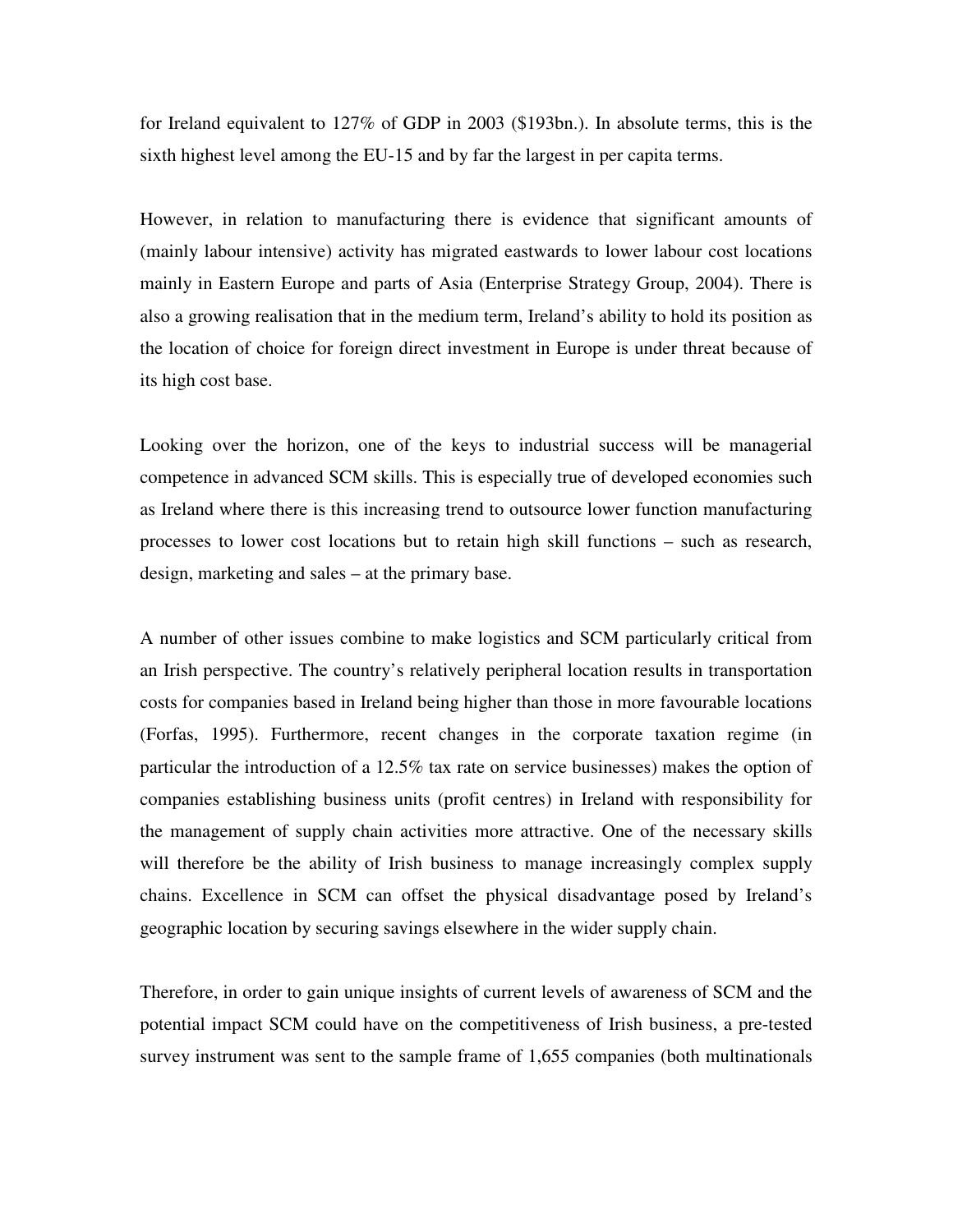as well as small and medium sized companies), randomly selected from established industrial databases across all sectors in Ireland (see NITL, 2005).

### **Results from a Recent SCM Survey in Ireland**

776 companies across a broad range of sectors responded (i.e. a response rate of 47%), 85% of them small and medium size enterprises and 70% indigenous.

The results have elicited the following:

- **Transport infrastructure has been identified by 45% of companies as an over-riding** constraint of the continuing development of business in Ireland. The reported problems mainly relate to costs and ensuring deliveries on time.
- Approximately one in four businesses have taken on board SCM but some have done so in a piecemeal manner, are not fully aware of the scope of SCM and have not been able to integrate it into their everyday practice.
- Only 9% of Irish companies have a specialised SCM or logistics manager to date. Most of the firms pay lip service to the importance of SCM elements and objectives but do not put in place the organisational structure to support the implementation (see Figure 1).

### **Figure 1: Reported Responsibility for Supply Chain Management**

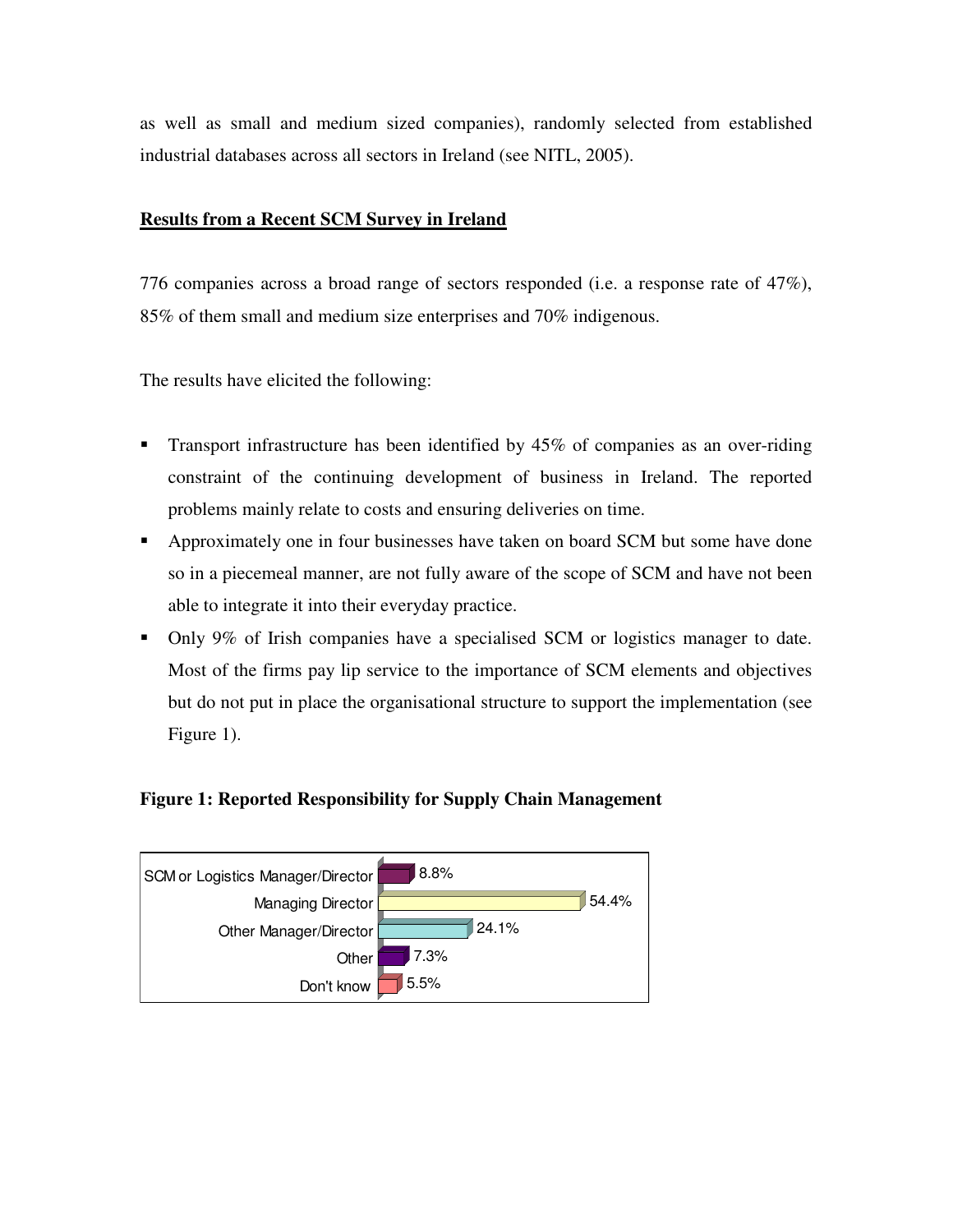Much more disturbingly the research reveals that a majority of firms in Ireland, about two thirds, have only a passing understanding of what constitutes SCM. As a consequence they apply it in a haphazard way (see Figure 2).





Also worrying is the belief by many firms that commonly accepted elements of supply chain management have nothing to do with SCM. For example, many companies are aware that they should be focused on customer service but they do not measure their performance in this area in a remotely scientific manner. The gaps in their understanding of SCM are matched by the gaps in their awareness of key costs. Management should not restrict its involvement to the formulation of strategy. There is a clear need for engagement in all key aspects of SCM. In particular top management needs to be directly involved in the process of ensuring that the targets that have been set are being met. However, few companies have clearly defined SCM KPIs, e.g.

- 46% of companies do not have key performance indicators for customer service to date.
- 59% of companies do not know their total supply chain costs.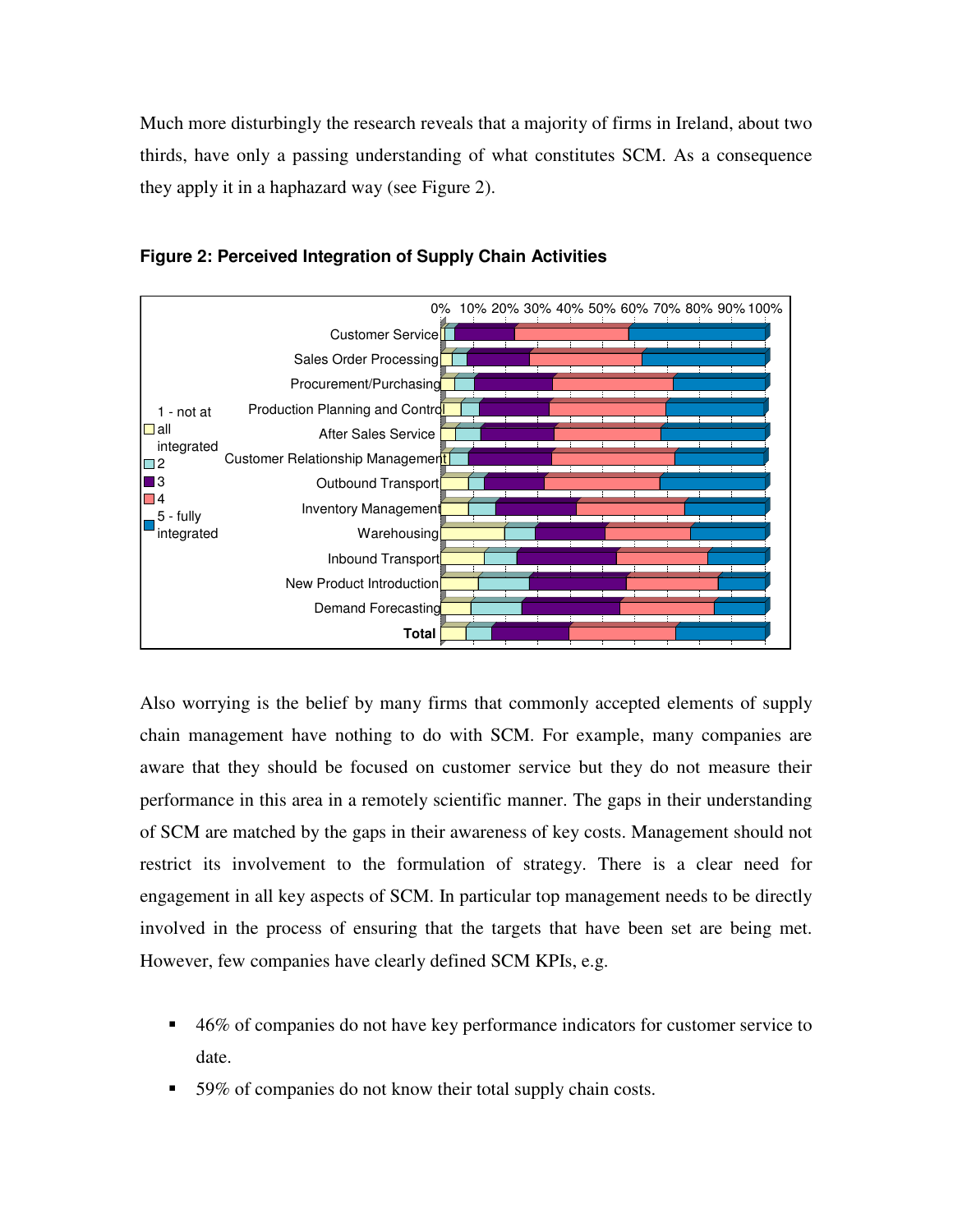- $\blacksquare$  41% of firms do not know their transport costs.
- 82% of companies do not formally measure warehousing in terms of key performance indicators.

20% of respondents do not trust the inventory numbers in the stock reports. This is a good example where SCM can help companies save costs. Using information drawn from all along the supply chain managers can calculate just how much inventory should be held at each point in the network to achieve a specified service level for minimal cost, taking into account the uncertainties of supply, demand, and operations. However, two out of five companies do not use forecasting. By and large where forecasting is used, it is seen as a secondary activity undertaken by sales and amended by accountants.

Another example is procurement. 71% of companies do not participate in supplier development programmes and 39% of companies do not use supplier evaluation. Clearly, this finding suggests room for improvement. How can procurement be integrated into supply chain management when suppliers are not regularly reviewed?

In terms of Information Technology, one in five companies accepts their IT systems are not well integrated across the company or the supply chain. 27% of companies would not use the latest systems technology. Overall, there is some improvement potential in particular for warehousing, production planning and transportation (see Figure 3).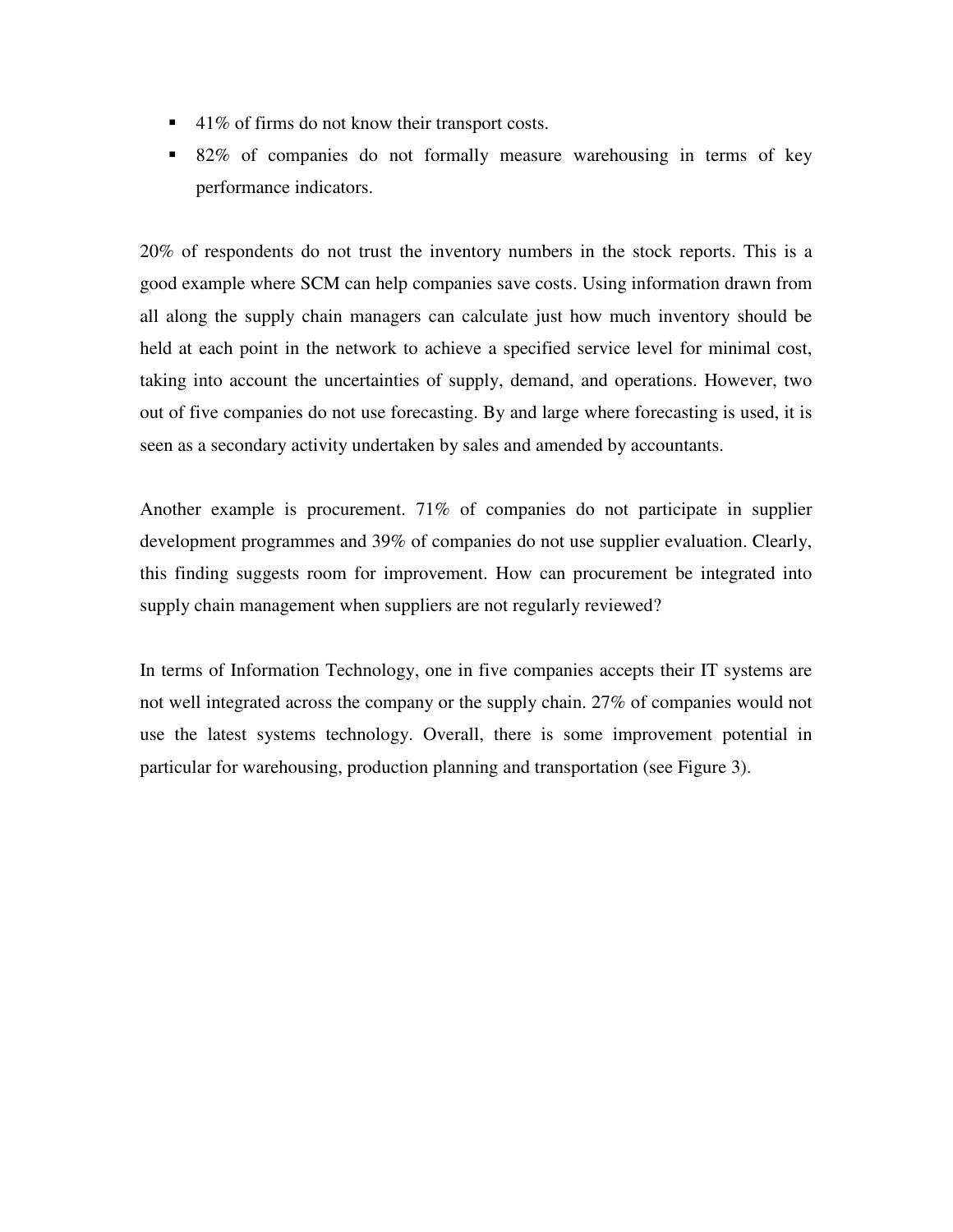

## **Figure 3: Reported Employment of Latest System Technology**

### **The Importance of Wider SCM Adoption for Ireland's Future Economic Success**

In the context of the Irish economy, and the natural disadvantages of peripherality, it is evident from the results that Irish companies must become better at how they manage their supply chains than companies in more favourable market locations. While there are SCM adopters in Ireland that are already well up the s-curve of innovation transfer and demonstrate excellence in SCM, it is with the larger group of less aware companies that the critical challenge lies.

The results suggest that SCM integration has still a lot of potential in particular for Irishowned small and medium sized enterprises (SMEs) to enhance their competitiveness. For example, 41% of large companies carry out SCM programmes in comparison to only 2% of small firms. To an extent these differences can be explained by the relative importance they assign to SCM because of how big they are, what industry they are in and the resources they have at their disposal. However, small indigenous companies need to develop supply chain management skills as they form part of the external supply chains of larger multinational companies. Making these companies aware of SCM and developing the necessary internal capability is essential for Ireland's industrial base in order to: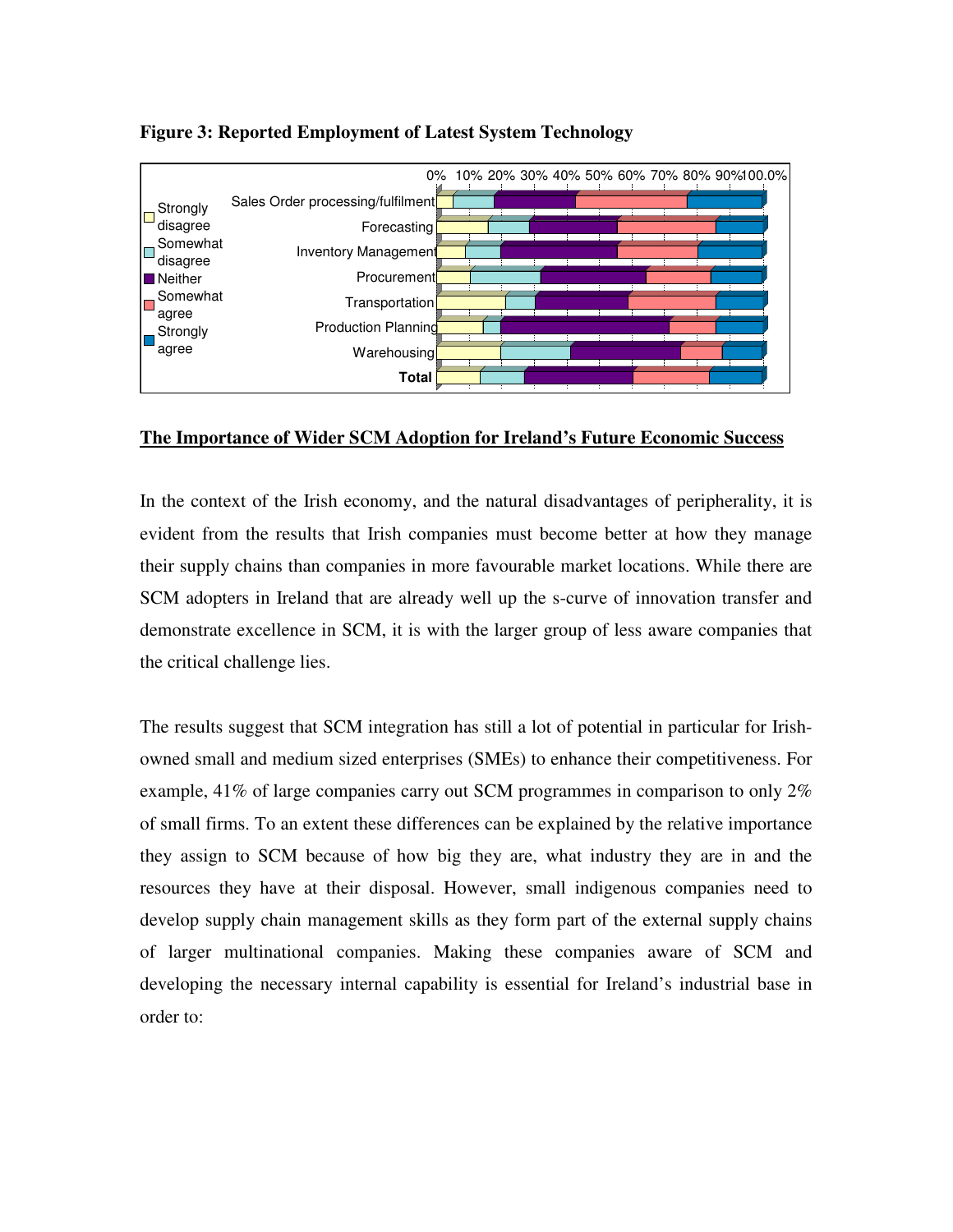- **Minimise the impact of peripherality**
- Enable small firms to take advantage of global supply chains
- Exploit opportunities to manage Virtual Supply Chains from Ireland

In skilling up to meet the challenges and opportunities of the knowledge economy, there is a need for more widespread adoption of supply chain management as a higher managerial skill and for investment in SCM best practice through education and awareness programmes for middle and senior managers. The design of supply chain solutions is a highly skilled, knowledge-intensive and complex activity, reflected in a shift from "box moving" to the design and implementation of "supply chain solutions" developments. Education and training needs to be addressed by stimulating the development of industry-relevant logistics and SCM resources and skills.

To meet the competitiveness challenge, Ireland needs to become an innovation and knowledge driven economy. As Ireland squares up to the unprecedented challenge of consolidating its success, and the opportunity of expanded global market reach, it is faced with making critical long-term policy decisions. Famously, the far sighted policy decision of free second level education for all, made by governments in the 1960s, fuelled the 'Celtic Tiger' with an abundant, well educated labour force. Such foresight for SCM is needed again. The pressures imposed and opportunities afforded by globalisation, the open nature of the Irish economy and recent developments in IT mean that SCM has a critical role to play in both the medium and long term.